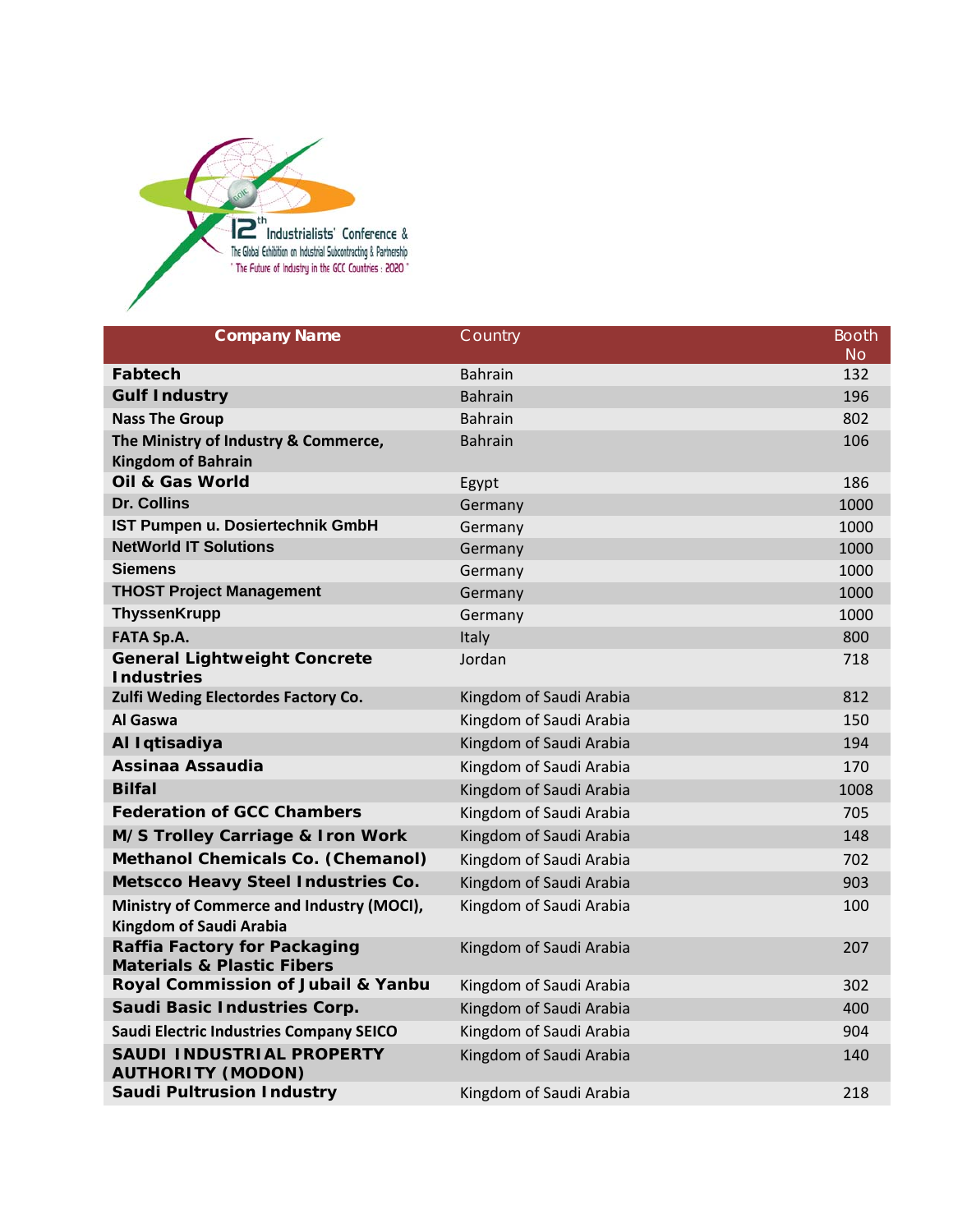| <b>Saudi PUMP FACTORY</b>                                                             | Kingdom of Saudi Arabia | 198  |
|---------------------------------------------------------------------------------------|-------------------------|------|
| The Cooperation Council for the Arab<br><b>State of the Gulf- Secretariat General</b> | Kingdom of Saudi Arabia | 701  |
| <b>Industrial Electrical Products</b>                                                 | Kuwait                  | 136  |
| Ministry of Commerce & Industry, State of<br><b>Kuwait</b>                            | Kuwait                  | 102  |
| <b>Packaging &amp; Plastic Industries Company (KSC)</b>                               | Kuwait                  | 128  |
| <b>CIM DEQUIPMENT</b>                                                                 | Morocco                 | 908  |
| <b>Gulf Plastic Industries Co SAOG</b>                                                | Oman                    | 129  |
| Ministry of Commerce and Industry,<br><b>Sultanate of Oman</b>                        | Oman                    | 104  |
| <b>Techno Plastic Industry LLC</b>                                                    | Oman                    | 1012 |
| Liaoyang Steel Tube Co., Ltd.                                                         | P.R. China              | 146  |
| <b>Advanced Technical Engineering</b>                                                 | Qatar                   | 134  |
| <b>AHK German Industry and Commerce</b>                                               | Qatar                   | 1100 |
| Al Sulaiman Biz Systems                                                               | Qatar                   | 1004 |
| <b>American Service Center</b>                                                        | Qatar                   | 208  |
| Attijara wal aamal                                                                    | Qatar                   | 172  |
| <b>BSI STEEL WLL</b>                                                                  | Qatar                   | 920  |
| <b>Buzwair Group</b>                                                                  | Qatar                   | 1400 |
| <b>CIKO MIDDLE EAST</b>                                                               | Qatar                   | 212  |
| <b>Construction sites</b>                                                             | Qatar                   | 188  |
| <b>Goodwin Qatar</b>                                                                  | Qatar                   | 714  |
| <b>Gulf Energy Technonlogy &amp; Projects</b>                                         | Qatar                   | 810  |
| <b>Gulf Housing &amp; Construction</b>                                                | Qatar                   | 808  |
| <b>Manar AI Omran</b>                                                                 | Qatar                   | 200  |
| <b>Modern Electrical Supplies</b>                                                     | Qatar                   | 220  |
| <b>National Academy for Professional</b><br>Training                                  | Qatar                   | 712  |
| <b>Newstyles Trading</b>                                                              | Qatar                   | 216  |
| <b>Qatar Electricity &amp; Water Co.</b>                                              | Qatar                   | 900  |
| <b>Qatar National Cement Company</b>                                                  | Qatar                   | 602  |
| <b>Qatar Technical International Co.</b><br>W.L.L.                                    | Qatar                   | 1402 |
| QI                                                                                    | Qatar                   | 184  |
| <b>Schenker</b>                                                                       | Qatar                   | 1000 |
| <b>The Edge</b>                                                                       | Qatar                   | 174  |
| Amiantit Qatar Pipes Co.                                                              | Qatar                   | 600  |
| <b>ASAS for Industrial Projects</b>                                                   | Qatar                   | 801  |
| <b>Asteco Qatar</b>                                                                   | Qatar                   | 402  |
| <b>Gulf Formaldehyde Company</b>                                                      | Qatar                   | 402  |
| <b>Gulf Organization for Industrial</b><br>Consulting                                 | Qatar                   | 502  |
| <b>Metals Forming Center W.L.L</b>                                                    | Qatar                   | 202  |
| <b>Middle East Dredging Company</b>                                                   | Qatar                   | 402  |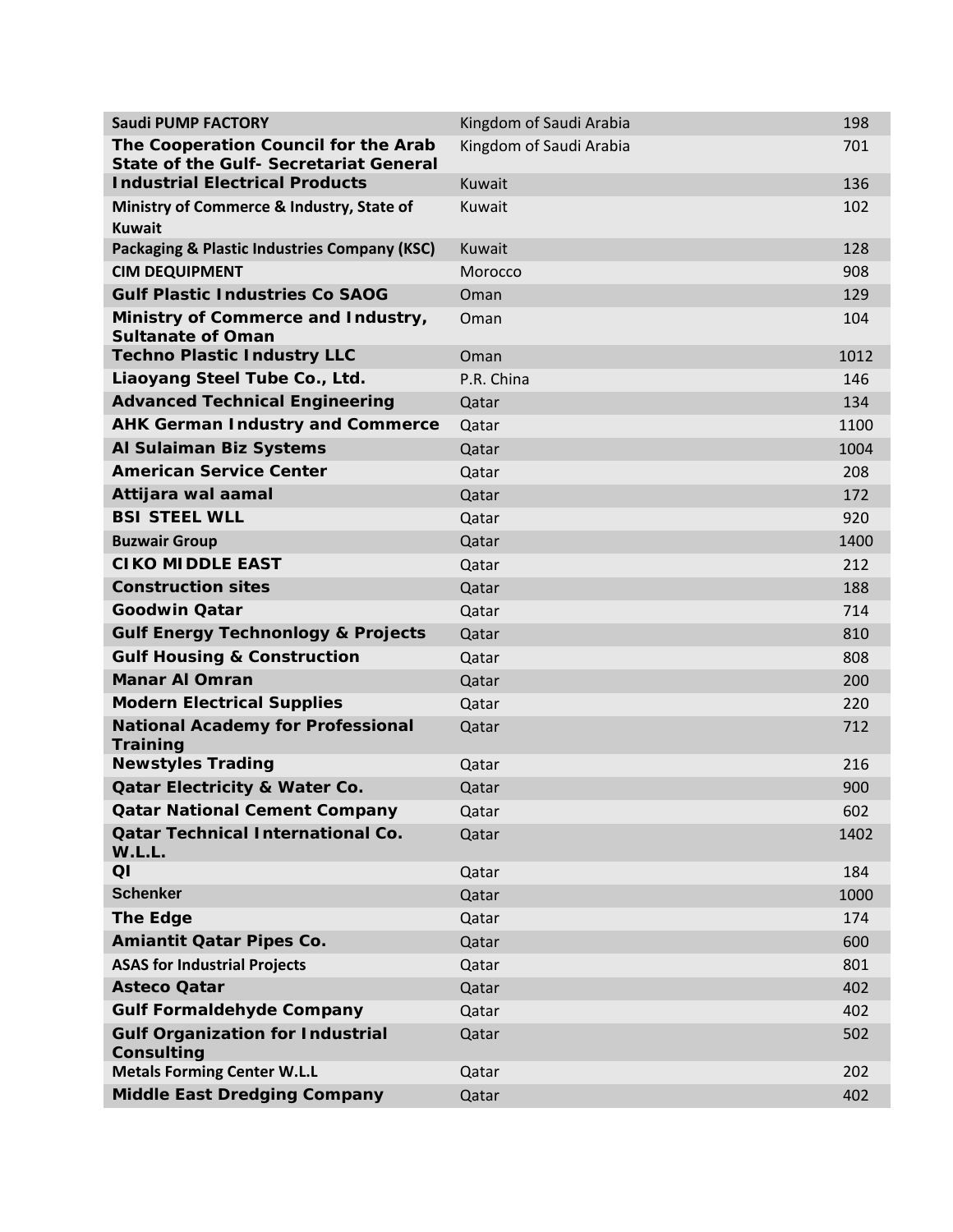| Minister of Energy and Industry, State of<br>Qatar       | Qatar                       | 96   |
|----------------------------------------------------------|-----------------------------|------|
| Ministry of Business & Trade, State of<br>Qatar          | Qatar                       | 704  |
| <b>National Paper Industries Co.</b>                     | Qatar                       | 600  |
| Qafac                                                    | Qatar                       | 500  |
| Qafco                                                    | Qatar                       | 500  |
| Qapco                                                    | Qatar                       | 500  |
| <b>Oatar Acids Co.</b>                                   | Qatar                       | 600  |
| <b>Qatar Chamber of Commerce and</b><br><b>Industry</b>  | Qatar                       | 703  |
| <b>Qatar Cool</b>                                        | Qatar                       | 402  |
| <b>Qatar Development Bank</b>                            | Qatar                       | 300  |
| <b>Qatar Gas</b>                                         | Qatar                       | 500  |
| <b>Qatar Industrial Manufacturing Co.</b>                | Qatar                       | 600  |
| <b>Qatar Insulation Factory</b>                          | Qatar                       | 912  |
| Qatar Nitrogen Co.                                       | Qatar                       | 600  |
| <b>Qatar Petroleum</b>                                   | Qatar                       | 500  |
| <b>Qatar Plastic Products Co.</b>                        | Qatar                       | 124  |
| <b>Qatar Sand Treatment Plant</b>                        | Qatar                       | 600  |
| <b>Qatar Styropor Factory</b>                            | Qatar                       | 708  |
| <b>Ras Gas</b>                                           | Qatar                       | 500  |
| <b>SAS Company W.L.L.</b>                                | Qatar                       | 120  |
| <b>Seef Limited</b>                                      | Qatar                       | 402  |
| <b>United Development Company</b>                        | Qatar                       | 402  |
| <b>United Ready-Mix</b>                                  | Qatar                       | 402  |
| <b>CAMARA DE COMERCIO E INDUSTRIA DE</b><br><b>ALAVA</b> | Spain                       | 810  |
| <b>EUROGRUAS 2000</b>                                    | Spain                       | 1302 |
| <b>Arab Steel</b>                                        | Syria                       | 182  |
| Ringier                                                  | Taiwan                      | 178  |
| <b>Oil &amp; Gas News</b>                                | <b>UK</b>                   | 180  |
| <b>Ados Klinger Gasket Factory</b>                       | <b>United Arab Emirates</b> | 818  |
| Arabya                                                   | <b>United Arab Emirates</b> | 190  |
| <b>Dubai Export Development</b><br>Corporation           | <b>United Arab Emirates</b> | 118  |
| <b>Gulf Petrochemical &amp; Chemical Association</b>     | <b>United Arab Emirates</b> | 98   |
| <b>M/S Palletco</b>                                      | <b>United Arab Emirates</b> | 206  |
| <b>Midtech Engineering Solutions LLC</b>                 | <b>United Arab Emirates</b> | 710  |
| <b>Ministry of Economy, United Arab Emirates</b>         | <b>United Arab Emirates</b> | 110  |
| Primedia                                                 | <b>United Arab Emirates</b> | 176  |
| <b>Star World Chemicals</b>                              | <b>United Arab Emirates</b> | 1018 |
| Zawya                                                    | <b>United Arab Emirates</b> | 193  |
| <b>Assaid Trading</b>                                    | Yemen                       | 210  |
| Ministry of Industry & Trade, Republic of                | Yemen                       | 108  |